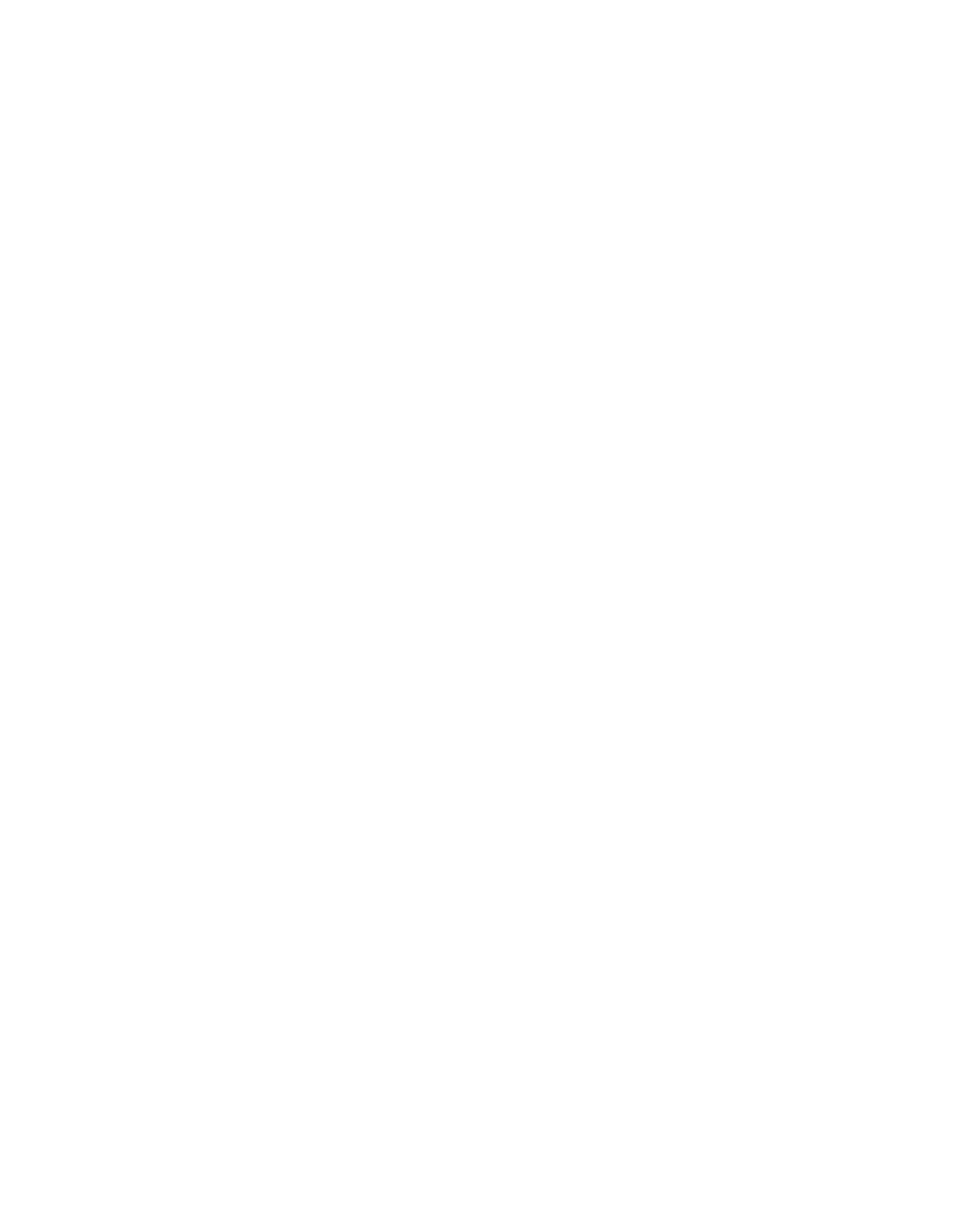**VARQ Operating Procedures**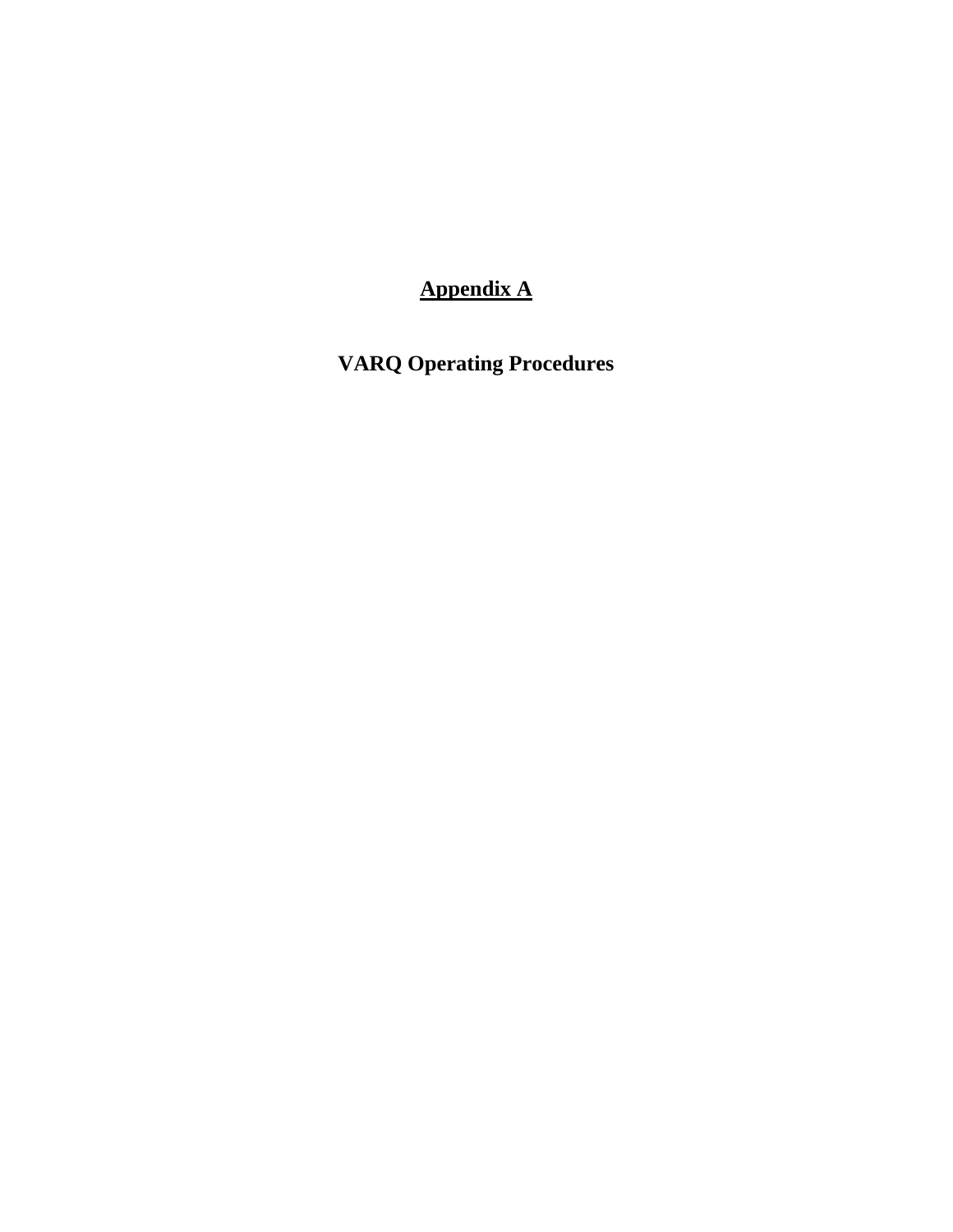The Effects of VARQ at Libby and Hungry Horse on Columbia River System Flood Control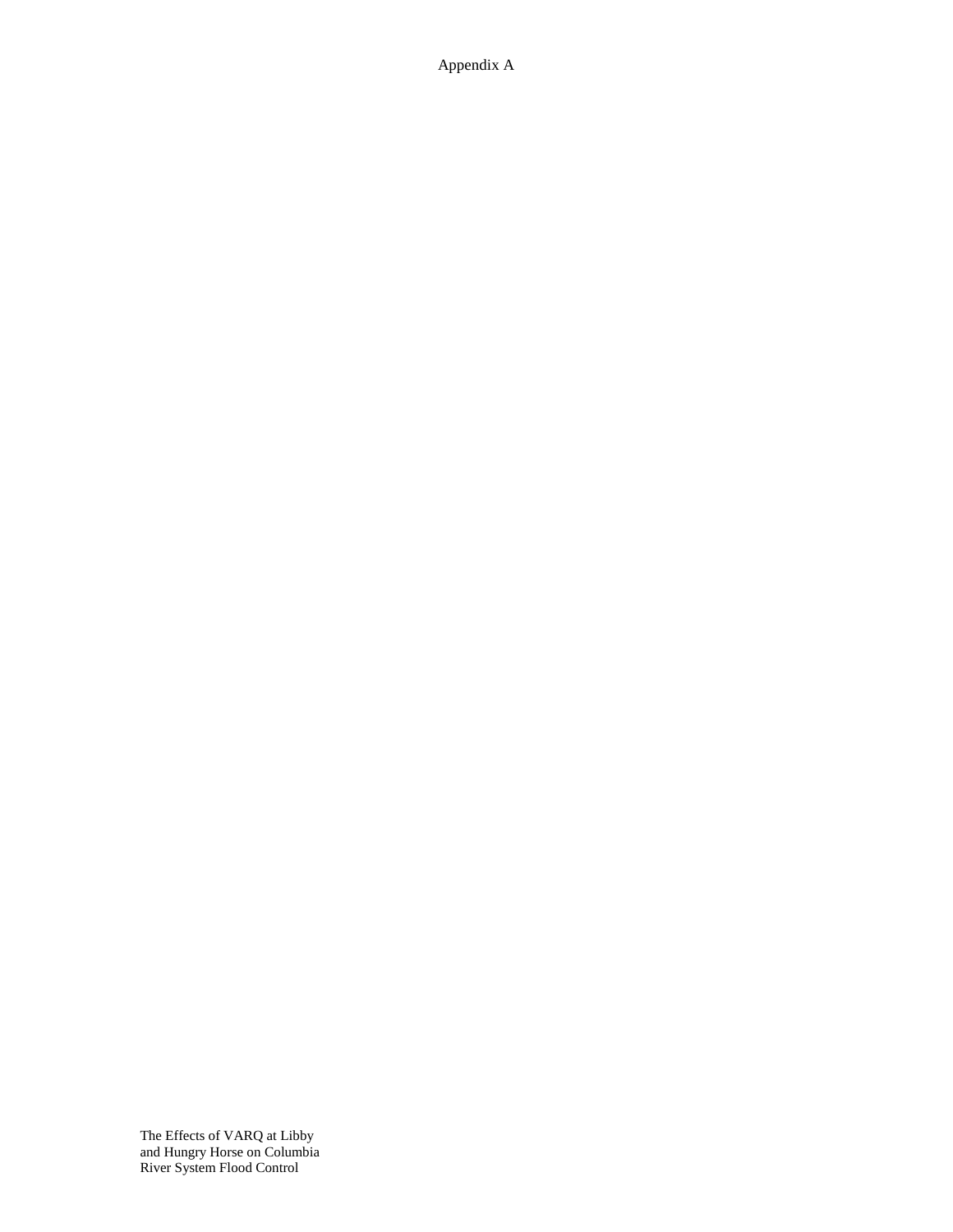A.1. **INTRODUCTION**. This appendix contains a description of the rules that govern the VARQ procedure at Libby and Hungry Horse Dams. Examples of the VARQ operation are presented.

A.2. **GENERAL RULES**. The general rules that govern the VARQ flood control procedure are listed below.

Rule 1. Storage Reservation Diagrams. Storage reservation diagrams (SRD) for Libby and Hungry Horse (Figures A-1 and A-2, respectively) guide the evacuation of space for flood control. Required space is a function of the April-August runoff forecast at Libby and the May-September forecast at Hungry Horse. Following evacuation (after May 1) the projects are required to maintain this space until the initiation of refill. During evacuation and up until the initiation of refill, outflows should be limited to hydraulic capacity of the powerhouse to the best extent possible. However, situations such as the loss of hydraulic capacity or rapidly changing forecasts may require spill to meet flood control requirements.

Rule 2. Initiation of Refill. Initiation of refill is determined by the operating procedures for system flood control on the lower Columbia River. These procedures are described in Columbia River Treaty, Flood Control Operating Plan, October 1972. At Libby and Hungry Horse, refill is initiated approximately ten days prior to when streamflow forecasts of unregulated flow are projected to exceed the Initial Control Flow (ICF) at The Dalles, Oregon. This criteria applies most of the time: however, if the reservoir intersects with its flood control refill curve (FCRC) prior to ICF being reached, then refill is initiated at that time. The FCRC is a refill curve that fills the reservoir with 95 percent confidence at minimum outflow.

Rule 3. Initial VARQ Outflow. Use Figure A-3 and A-4 to determine an initial VARQ outflow for Libby and Hungry Horse, respectively.

Rule 4. Adjusting VARQ Outflows for Delta Storage. Adjust the initial VARQ outflows, if necessary, to compensate for any storage difference between the actual May 1 reservoir level and the space required for flood control. This difference can reflect under or overdrafted conditions (Delta). This is done in the following manner:

Estimate the duration of the system flood control operation (Duration) using Figure A-5. Select the appropriate curve based on the level of the latest projected control flow at The Dalles (ICF). From the selected curve determine the flood control duration using the April-August runoff forecast for The Dalles.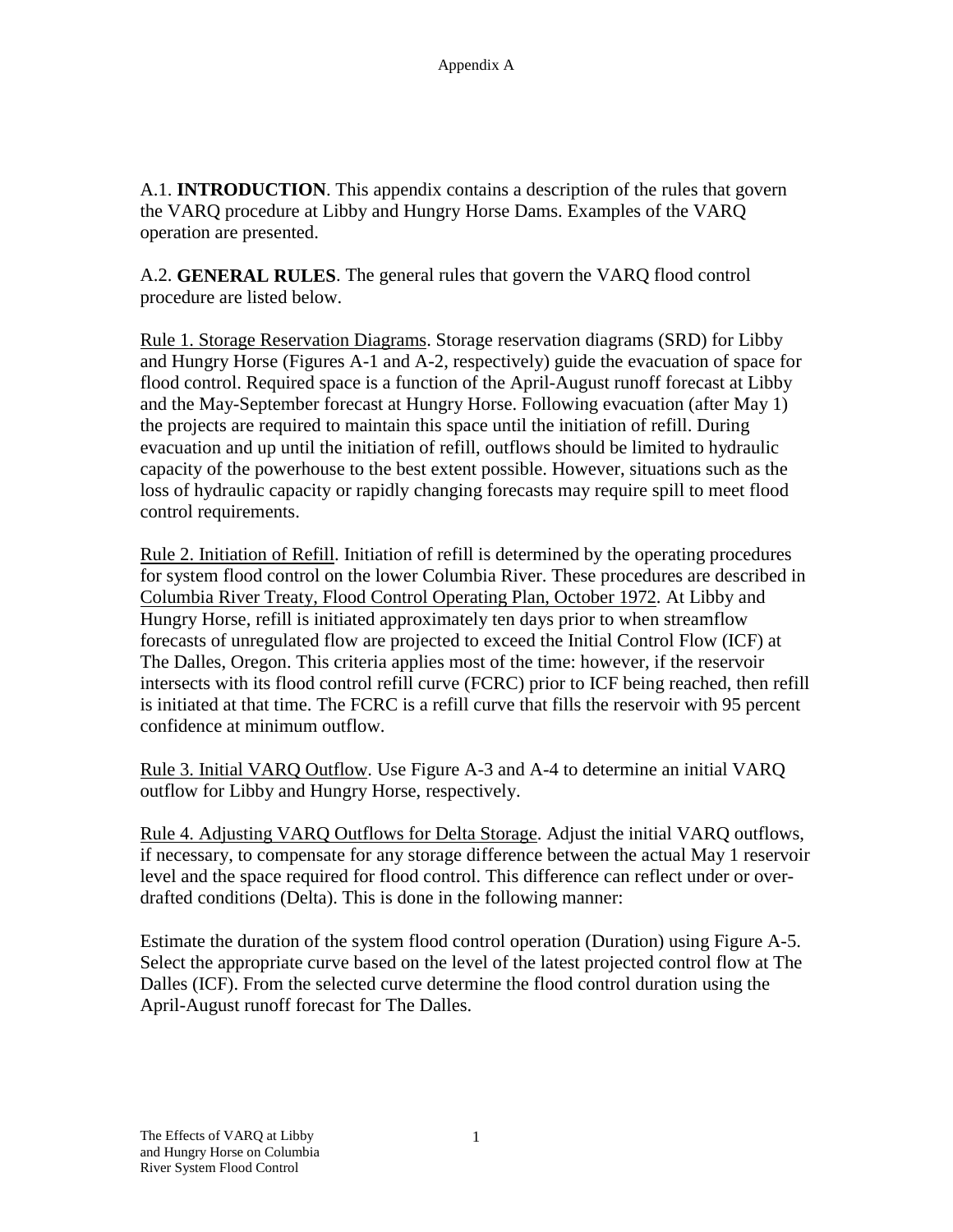Compute the VARQ storage adjustment:

 $ADJSTO = [Delta(kaf) \times 0.5(ksfd/kaf)] / Duration/day)$ 

Compute the new VARQ outflow:

 $VARQ(new) = VARQ(inital) + ADJSTO$ 

If the runoff forecast at The Dalles is less than 85 million acre-feet, it is likely that system flood control of any significant duration will not be necessary for the lower Columbia River. Use streamflow forecasts to adjust VARQ outflows, if necessary, to compensate for any storage difference between the actual May 1 reservoir level and the space required for flood control. Reduce the VARQ outflows as necessary to provide protection against local flooding and to improve the likelihood of refill.

Rule 5. Adjusting VARQ Outflows for Prior VARQ Releases.

VARQ releases are seasonal in nature, generated using seasonal runoff forecasts. This rule accounts for the difference in outflows released since the initiation of refill and the new VARQ outflows developed using the updated runoff forecast:

 $ADIDUR = [VARO(new) - VARO(prior)]$  x [Prior Release(days) / [New Duration(days) – Prior Release(days)]]

Compute final VARQ outflow:

 $VARQ(final) = VARQ(new) + ADJDUR$ 

Rule 6. Inflows Less Than VARQ Outflows. At the initiation of refill, if inflows are less than the VARQ outflow, pass inflow until inflows rise to the VARQ level. Thereafter, if inflows drop below the VARQ outflow, pass inflow until they rise again to the VARQ level.

Rule 7. Updating VARQ Outflows During Refill Season. Update VARQ outflows throughout the refill season, May through June, as new runoff forecasts are developed. Use streamflow forecasts to evaluate the performance of the VARQ outflows in meeting system and local flood control objectives. Reduce VARQ outflows if necessary to provide protection from local flooding. Return to VARQ outflows once local flooding is over.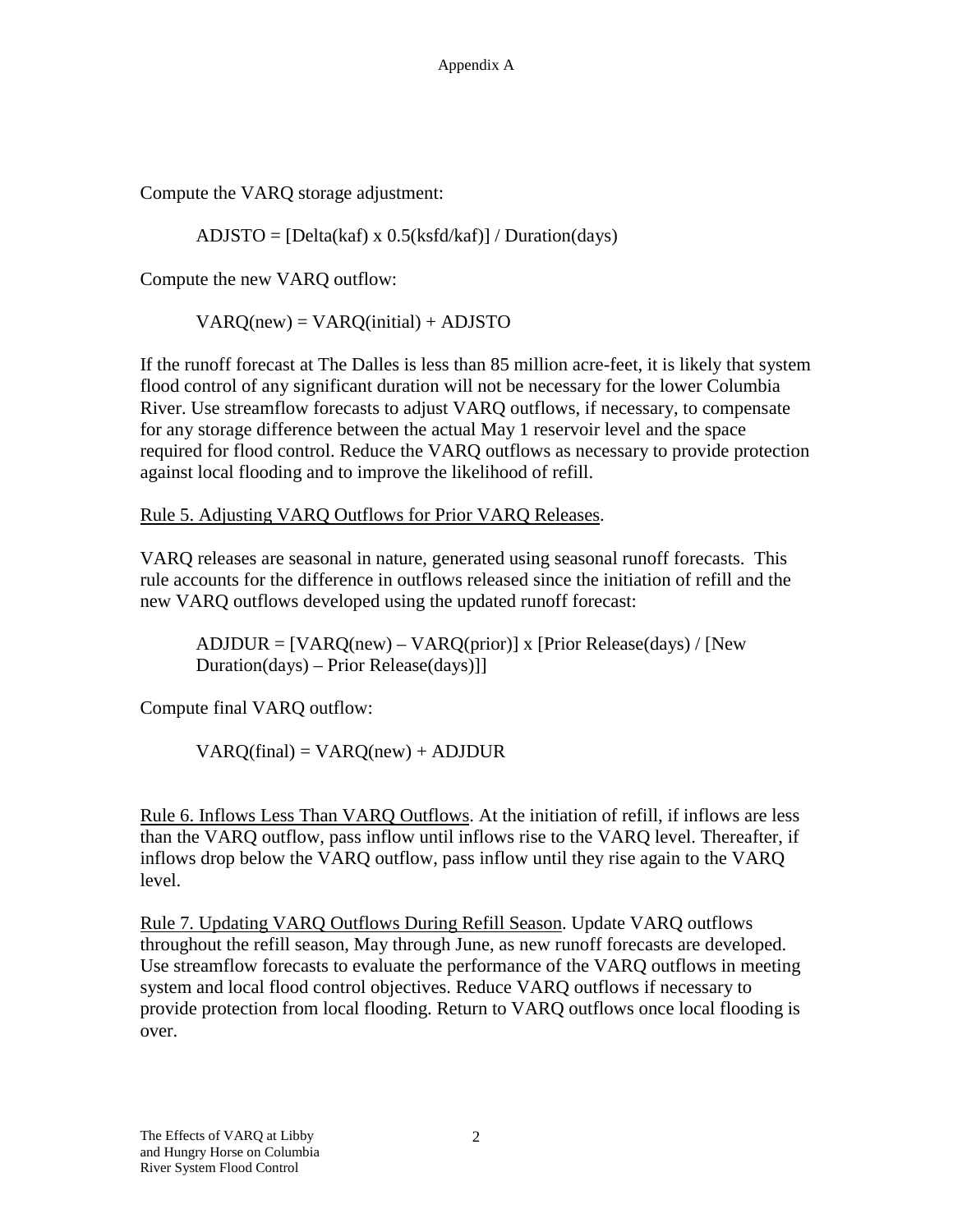Rule 8. Final Stages of Refill. Adjust VARQ outflows during the final stages of refill to avoid overfilling and unwanted spill. Use streamflow forecasts and engineering judgement to select the appropriate outflows.

Optional Fish/Spill Adjustments. For Libby Dam regulation, Seattle District has proposed making an additional adjustment to lower the likelihood of spill during refill. This adjustment is a function of the runoff forecast at Libby and would be added directly onto VARQ outflows that are computed for flood control (Rules 3,4, and 5). This is an optional adjustment made after evaluating the volume and distribution of the projected runoff and the likelihood of future spill based on the level of the reservoir and condition of the powerplant.

## A.3. **LIBBY DAM EXAMPLE.**

Water Year: 1997 Condition: High runoff, 7852 kaf for Apr-Aug, 123% of 1961-1990 normal. Figure A-6 shows the daily reservoir operation.

#### **January 1 – April 30:**

**Ops:** Evacuation of flood control space.

| April Apr-Aug Runoff Forecast for Libby                     | 7610 kaf          |
|-------------------------------------------------------------|-------------------|
| <b>Rule 1.</b> Flood Control Space Requirement (Figure A-1) | 4215 kaf          |
| <b>Flood Control Elevation</b>                              | 2329.6 ft         |
| <b>Observed Space</b>                                       | 3902.8 kaf        |
| <b>Observed Pool Elevation</b>                              | 2343.8 ft         |
| April Apr-Aug Runoff Forecast for The Dalles                | $125 \text{ maf}$ |
| Initial Control Flow at The Dalles                          | $494$ kcfs        |

# **May 1:**

**Ops:** Operate in accordance with IJC criteria for Kootenay Lake and continue to draft to flood control requirements, if possible.

#### **May 2:**

**Ops:** Refill begins (Rule 2). IFC is reached in unregulated streamflow forecast ten days out on May 11.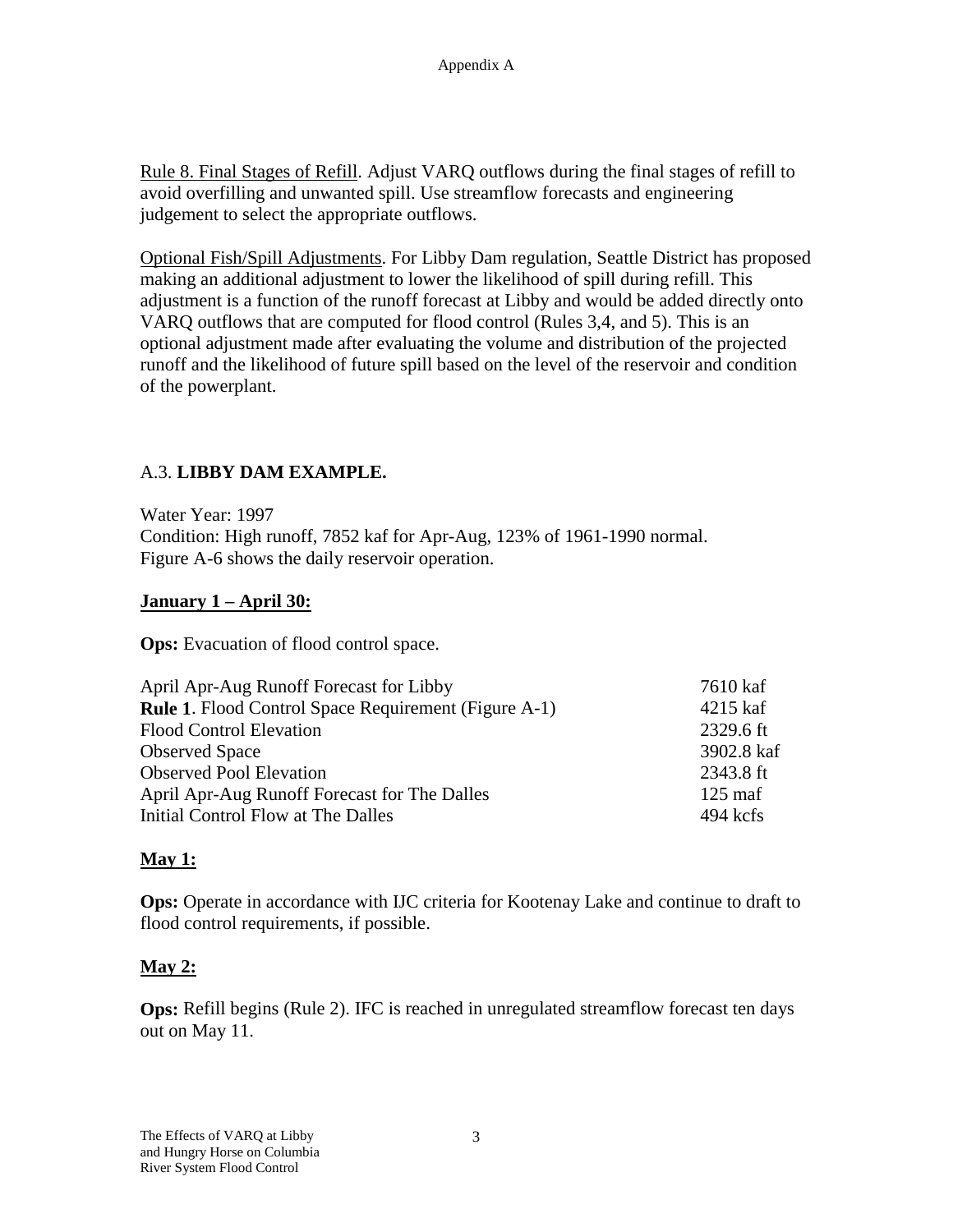| <b>Rule 3.</b> Initial VARQ Outflow (Figure A-3)                | $5.0$ kcfs |
|-----------------------------------------------------------------|------------|
| <b>Rule 4.</b> Delta Storage (4215-3902.8=312.2)                | 312.2 kaf  |
| <b>Rule 4.</b> Duration (Figure A-5)                            | 63 days    |
| <b>Rule 4.</b> Delta Storage Adjustment $(312.2^* .504)/63=2.5$ | $2.5$ kcfs |
| <b>Rule 4.</b> Final VARQ Outflow $(5+2.5=7.5)$                 | $7.5$ kcfs |

#### **May 9:**

**Ops:** May runoff forecast issued. Determine lookback adjustment to flood control space requirement for May 1 and, if necessary, adjust VARQ outflows.

| May Apr-Aug Runoff Forecast for Libby                             | 7665 kaf          |
|-------------------------------------------------------------------|-------------------|
| <b>Rule 1.</b> May 1 Flood Control Space Requirement (Figure A-1) | 4323 kaf          |
| May 1 Flood Control Elevation                                     | 2324.4 ft         |
| <b>Rule 3.</b> Initial VARQ Outflow (Figure A-3)                  | $5.0$ kcfs        |
| <b>Rule 4.</b> Delta Storage (4323-3902.8=420.2)                  | 420.2 kaf         |
| May Apr-Aug Runoff Forecast for The Dalles                        | $130 \text{ maf}$ |
| Initial Control Flow at The Dalles                                | 518 kcfs          |
| <b>Rule 4.</b> New Duration (Figure A-5)                          | 67 days           |
| <b>Rule 4.</b> VARQ Storage Adjustment (420.2*0.504)/67=3.16      | $3.16$ kcfs       |
| <b>Rule 4.</b> New VARQ Outflow $(5.0+3.16=8.16)$                 | 8.16 kcfs         |
| <b>Rule 5. Prior Release Duration</b>                             | 7 days            |
| <b>Rule 5.</b> Duration Adjustment $(8.16-7.50)*(7/(67-7))=0.08$  | $0.08$ kcfs       |
| <b>Rule 5.</b> Final VARQ Outflow (8.16+0.08=8.24)                | 8.24 kcfs         |

#### **May 15 – 18:**

**Ops:** Reduce outflows to minimum for local flood control at Bonners Ferry (Rule 7).

#### **May 19 – June 7:**

**Ops:** Resume VARQ outflows of 8.24 kcfs.

#### **June 8 – 14:**

**Ops:** June runoff forecast issued. Use new runoff forecast and latest streamflow forecast to adjust VARQ outflow. Determine regulation that provides protection against flooding and limits unnecessary spill.

| June Apr-Aug WSF for Libby                                    | 7840 kaf   |
|---------------------------------------------------------------|------------|
| <b>Rule 1.</b> May 1 Lookback Flood Control Space Requirement | 4666 kaf   |
| <b>Rule 3.</b> Initial VARQ Outflow (Figure A-3)              | $5.0$ kcfs |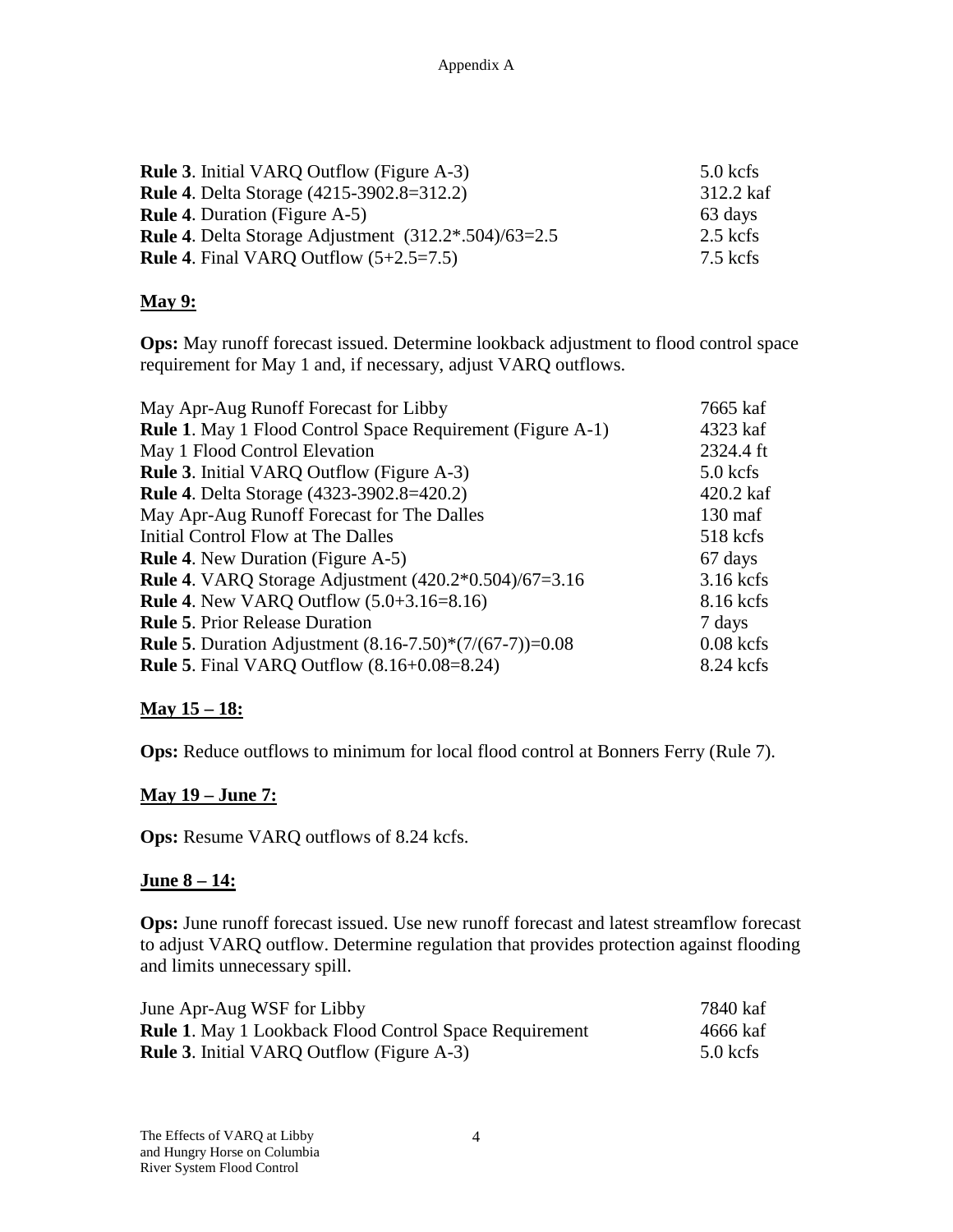| 763.6 kaf         |
|-------------------|
| $136 \text{ maf}$ |
| 530 kcfs          |
| 68 days           |
| 5.66 kcfs         |
| 10.66 kcfs        |
| 37 days           |
|                   |
| $3.60$ kcfs       |
| 14.26 kcfs        |
|                   |

#### **June 21 – 30:**

**Ops:** VARQ outflows adjusted during the final stages of refill to avoid overfilling and unwanted spill (Rule 8). Outflows selected using streamflow forecasts and engineering judgement.

#### A.4. **HUNGRY HORSE EXAMPLE**.

Water Year: 1997 Condition: High runoff year, 2932 kaf, 153% of the 1961-1990 normal. Figure A-7 shows the daily reservoir operation.

#### **January 1 – April 30:**

**Ops:** Evacuation of flood control space.

| April May-Sep Runoff Forecast for Hungry Horse              | 2371 kaf          |
|-------------------------------------------------------------|-------------------|
| <b>Rule 1.</b> Flood Control Space Requirement (Figure A-2) | 2049 kaf          |
| <b>Flood Control Elevation</b>                              | 3445.6 ft         |
| <b>Observed Space</b>                                       | 2049 kaf          |
| <b>Observed Pool Elevation</b>                              | 3445.6 ft         |
| April Apr-Aug Runoff Forecast for The Dalles                | $125 \text{ maf}$ |
| Initial Control Flow at The Dalles                          | $494$ kcfs        |

#### **May 1:**

**Ops:** Maintain Pool at 3445.6 ft until initiation of refill.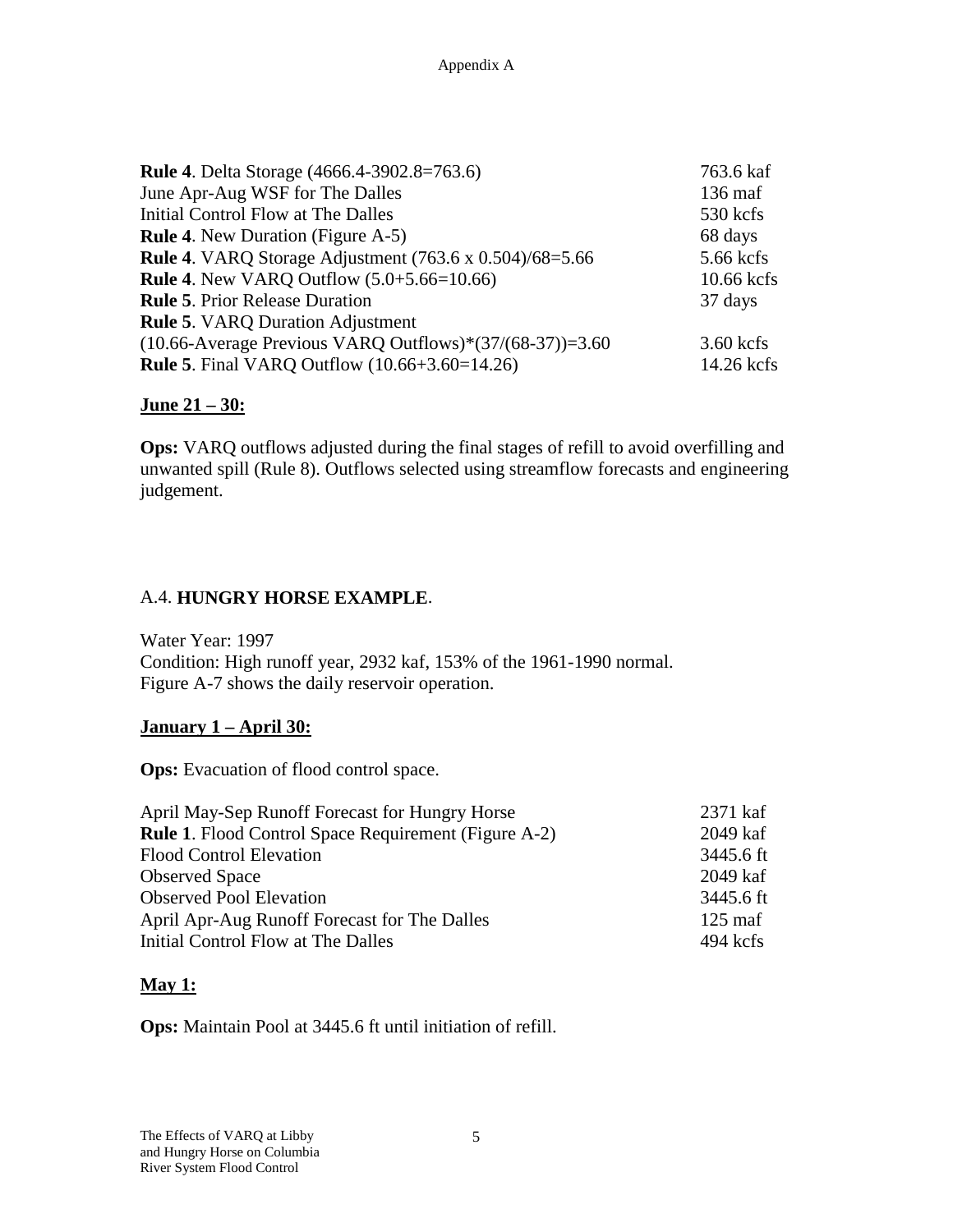#### **May 2:**

**Ops:** Refill begins (Rule 2). IFC is reached in unregulated streamflow forecast ten days out on May 11.

| <b>Rule 3.</b> Initial VARQ Outflow (Figure A-4)  | $1.78$ kcfs |
|---------------------------------------------------|-------------|
| <b>Rule 4.</b> Delta Storage $(2049-2049=0)$      | 0 kaf       |
| <b>Rule 4.</b> Duration (Figure A-5)              | 63 days     |
| <b>Rule 4. VARQ Delta Storage Adjustment</b>      | $0$ kcfs    |
| <b>Rule 4.</b> Final VARQ Outflow $(1.78+0=1.78)$ | 1.78 kcfs   |

## **May 9:**

**Ops:** May runoff forecast issued. Determine lookback adjustment to flood control space requirement for May 1 and, if necessary, adjust VARQ outflows.

| May May-Sep Runoff Forecast for Hungry Horse                      | 2861 kaf          |
|-------------------------------------------------------------------|-------------------|
| <b>Rule 1.</b> May 1 Flood Control Space Requirement (Figure A-2) | 2179 kaf          |
| May 1 Flood Control Elevation                                     | 3424.5 ft         |
| <b>Rule 3.</b> Initial VARQ Outflow (Figure A-4)                  | $0.99$ kcfs       |
| <b>Rule 4.</b> Delta Storage (2179–2049=130)                      | $130$ kaf         |
| May Apr-Aug Runoff Forecast for The Dalles                        | $130 \text{ maf}$ |
| Initial Control Flow at The Dalles                                | 518 kcfs          |
| <b>Rule 4.</b> New Duration (Figure A-5)                          | 67 days           |
| <b>Rule 4.</b> VARQ Storage Adjustment $(130*0.504)/67=0.98$      | $0.98$ kcfs       |
| <b>Rule 4.</b> New VARQ Outflow $(0.99+0.98=1.97)$                | $1.97$ kcfs       |
| <b>Rule 5. Prior Release Duration</b>                             | 7 days            |
| <b>Rule 5.</b> Duration Adjustment $(1.97-1.78)*(7/(67-7))=0.02$  | $0.02$ kcfs       |
| <b>Rule 5.</b> Final VARQ Outflow $(1.97+0.02=1.99)$              | $1.99$ kcfs       |

# **May 16 – 18:**

**Ops:** Reduce outflows to minimum for local flood control at Columbia Falls (Rule 7).

#### **May 19 – 31:**

**Ops:** Resume VARQ outflows of 1.99 kcfs.

#### **June 1 –2:**

**Ops:** Reduce outflows to minimum for local flood control at Columbia Falls (Rule 7).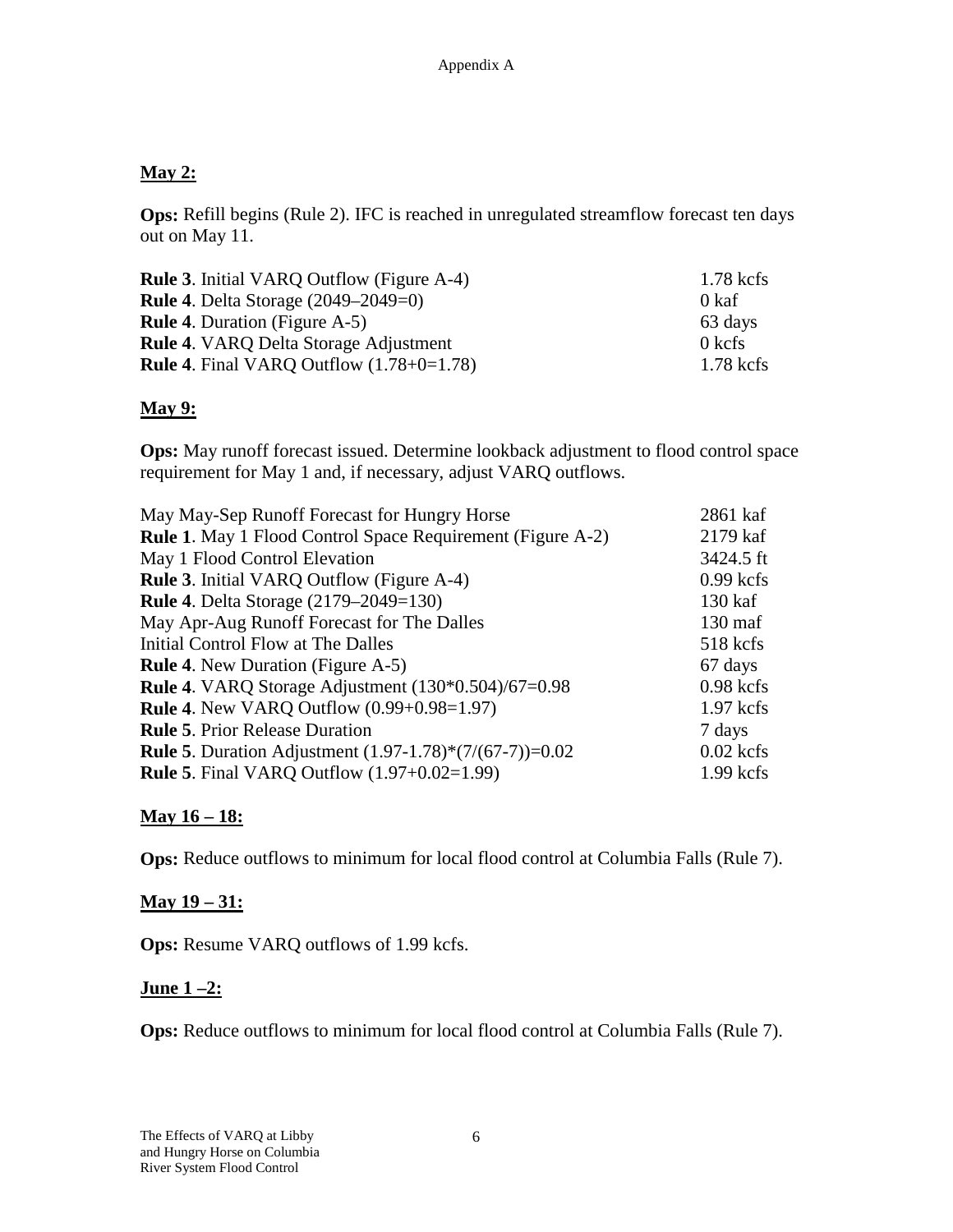#### **June 3 – 7:**

**Ops:** Resume VARQ outflows of 1.99 kcfs.

#### **June 8 – 14:**

**Ops:** June runoff forecast issued. Use new runoff forecast and latest streamflow forecast to adjust VARQ outflow. Determine regulation that provides protection against flooding and limits unnecessary spill.

| June May-Sep WSF for Hungry Horse                                   | 2901 kaf          |
|---------------------------------------------------------------------|-------------------|
| <b>Rule 1.</b> May 1 Lookback Flood Control Space Requirement       | $2221$ kaf        |
| <b>Rule 3.</b> Initial VARQ Outflow (Figure A-4)                    | $0.75$ kcfs       |
| <b>Rule 4. Delta Storage (2221-2049=172)</b>                        | 172 kaf           |
| June Apr-Aug WSF for The Dalles                                     | $136 \text{ maf}$ |
| Initial Control Flow at The Dalles                                  | 530 kcfs          |
| <b>Rule 4.</b> New Duration (Figure A-5)                            | 68 days           |
| <b>Rule 4.</b> VARQ Storage Adjustment $(172 \times 0.504)/68=1.28$ | $1.28$ kcfs       |
| <b>Rule 4.</b> New VARQ Outflow (0.75+1.28=2.03)                    | $2.03$ kcfs       |
| <b>Rule 5. Prior Release Duration</b>                               | 37 days           |
| <b>Rule 5. VARQ Duration Adjustment</b>                             |                   |
| $(2.03-A)$ Average Previous VARQ Outflows)* $(37/(68-37))=0.39$     | $0.39$ kcfs       |
| <b>Rule 5.</b> Final VARQ Outflow (2.03+0.39=2.42)                  | $2.42$ kcfs       |
|                                                                     |                   |

#### **June 15 – 30:**

**Ops:** VARQ outflows adjusted during the final stages of refill to avoid overfilling and unwanted spill (Rule 8). Outflows selected using streamflow forecasts and engineering judgement.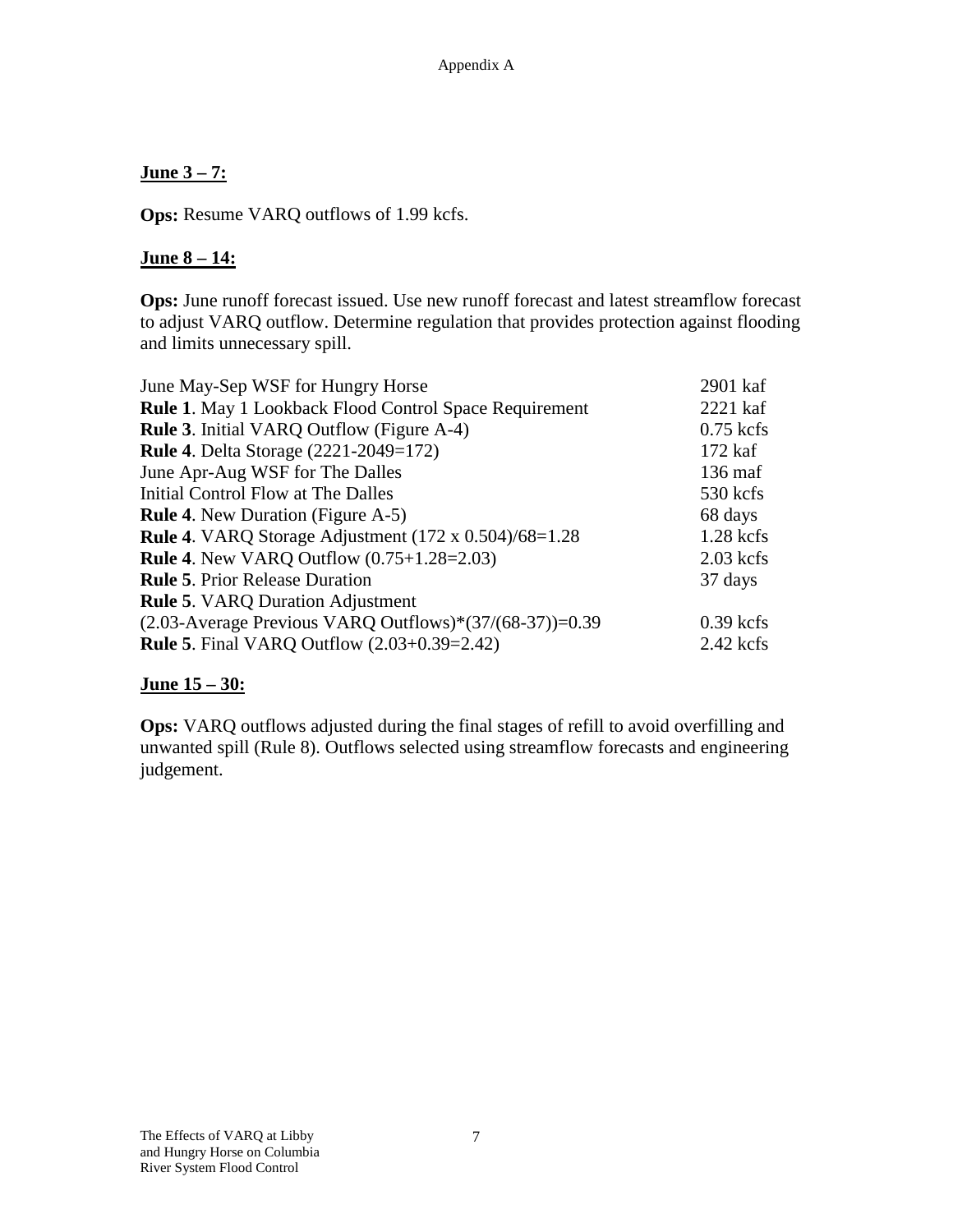

**Figure A-1. VARQ Storage Reservation Diagram for Libby.**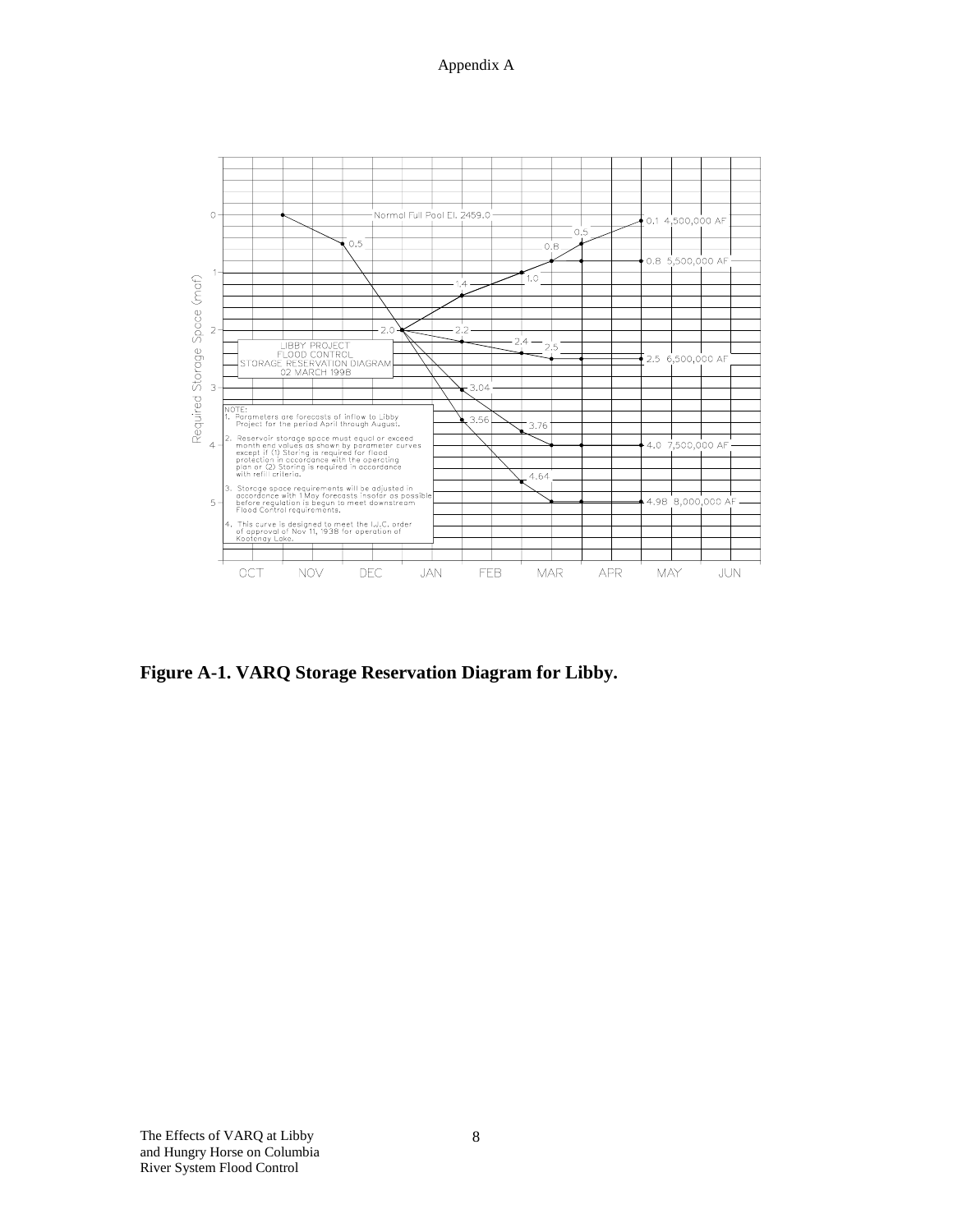

**Figure A-2. VARQ Storage Reservation Diagram for Hungry Horse.**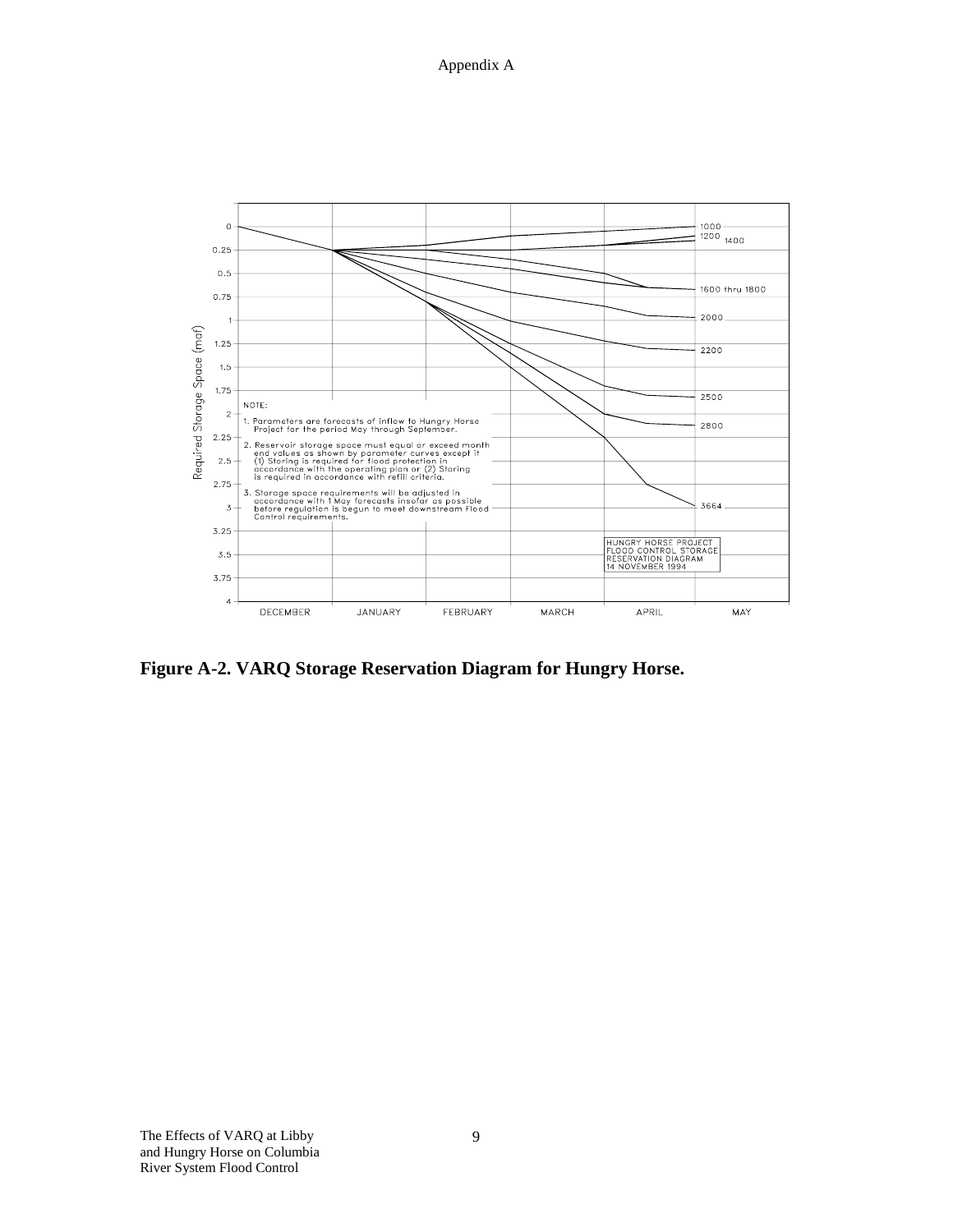

**Figure A-3. VARQ Outflows at Libby.**



**Figure A-4. VARQ Outflows at Hungry Horse.**

The Effects of VARQ at Libby and Hungry Horse on Columbia River System Flood Control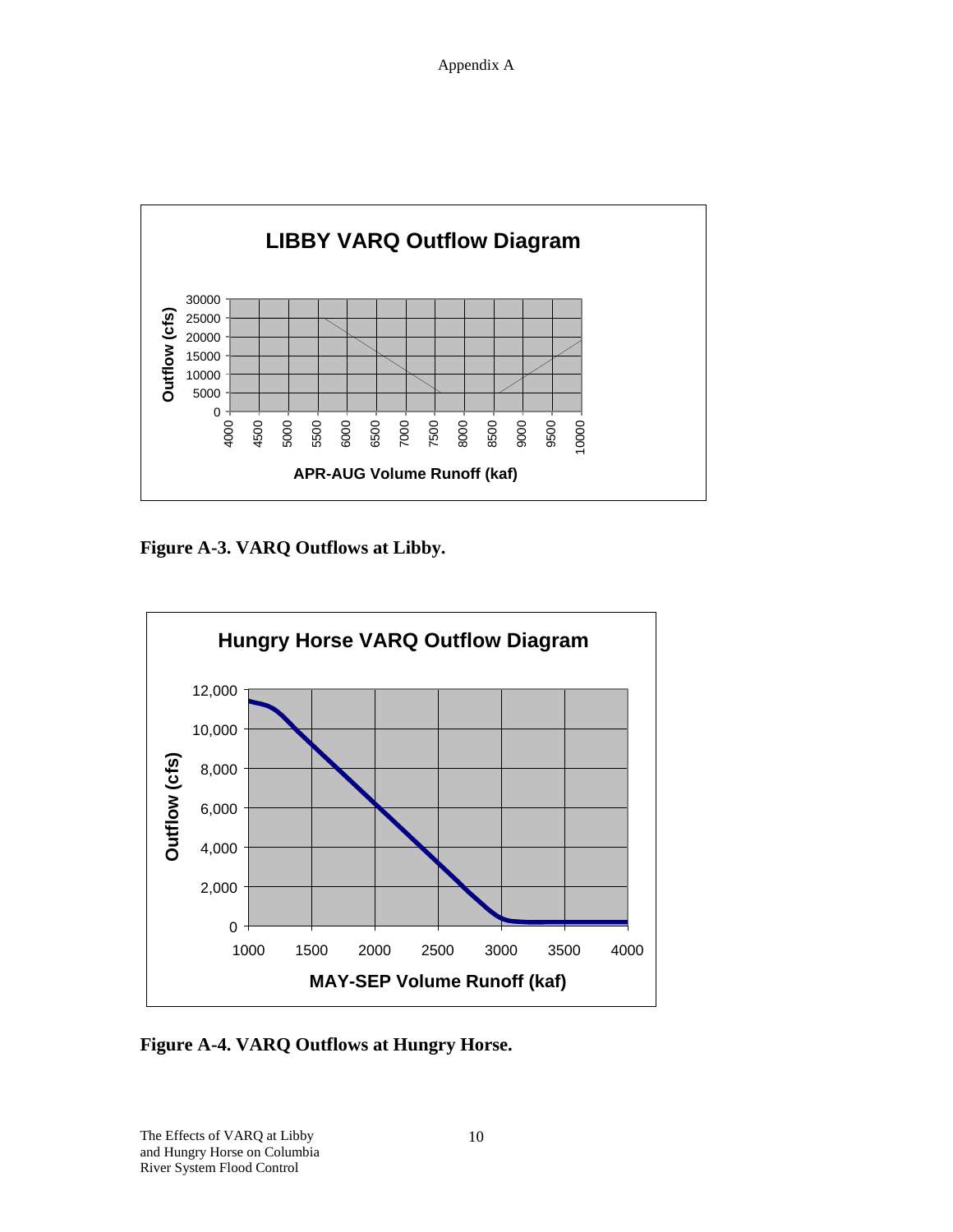Appendix A



**Figure A-5. Estimate of System Flood Control Duration.**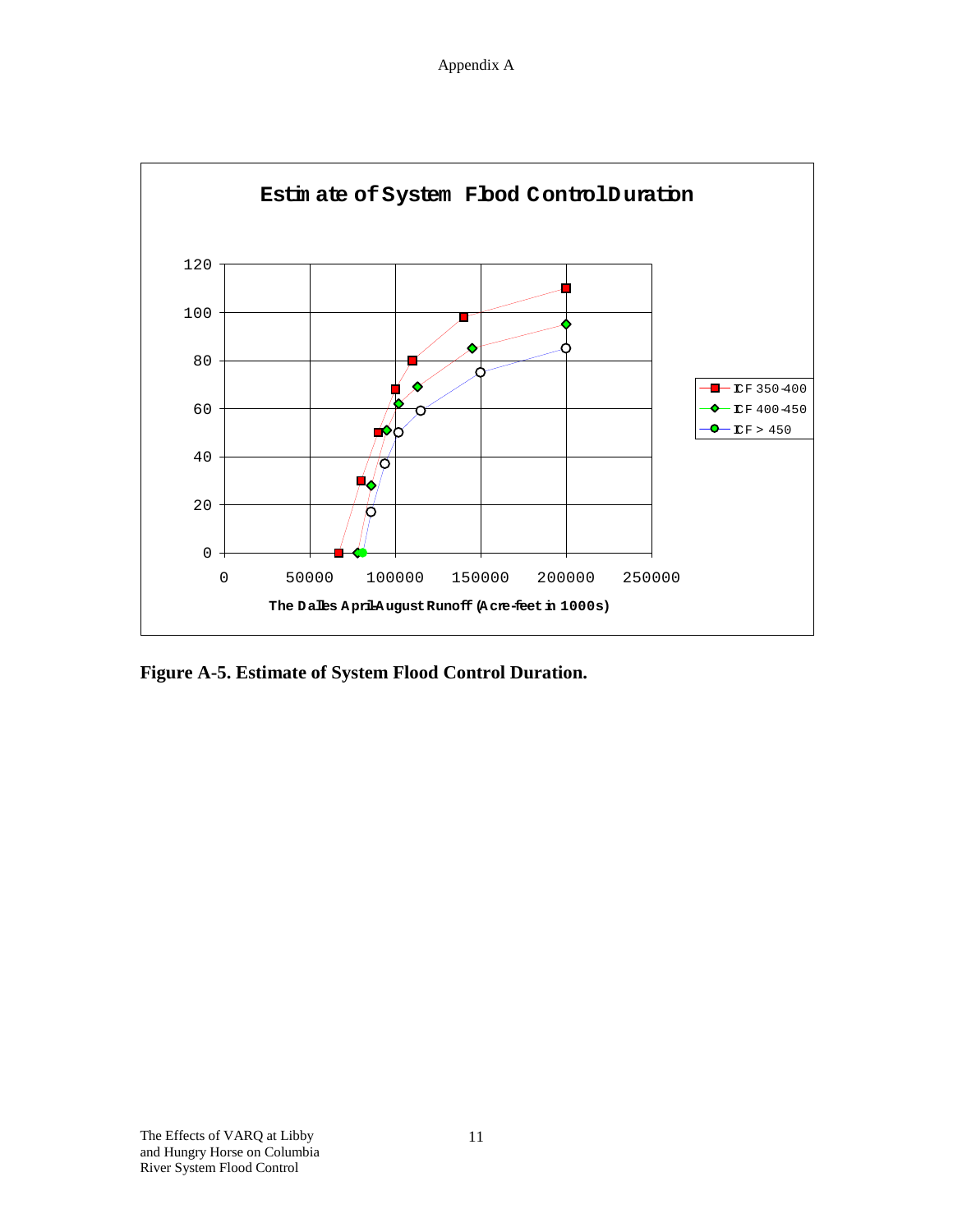

**Figure A-6. Example of VARQ Operation at Libby Dam for the Spring of 1997.**